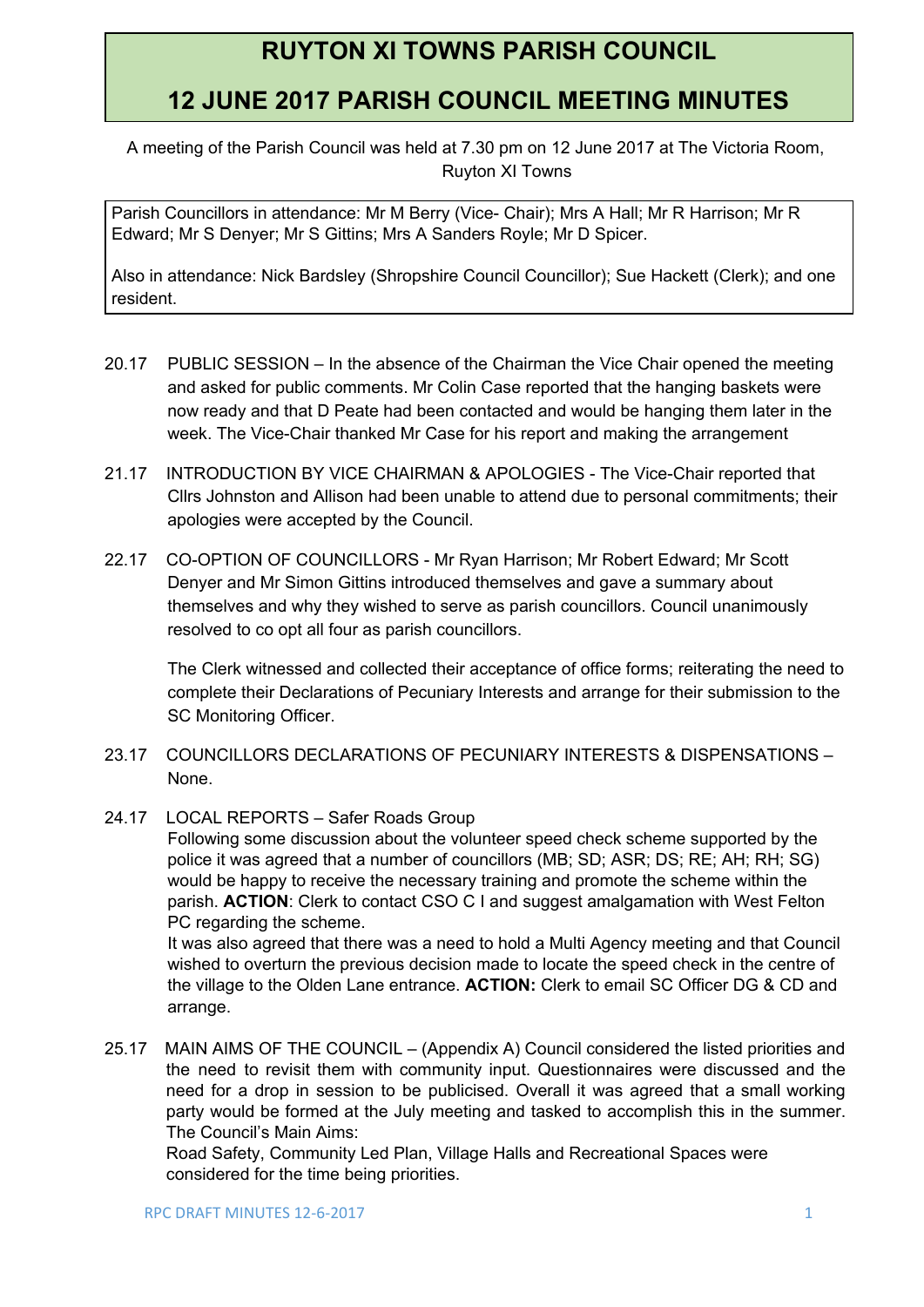## 26.17 FINANCE

- a. Council considered and adopted the Year End Budget Monitoring Report 2016/17 (Appendix B).
- b. Council considered the Budget set for 2017/18 (Appendix C). Council agreed that any necessary budget changes would be made following the review of the Main Aims of the Council in September/October following the half year budget monitoring report.
- c. The Clerk reported on April bank balances; and receipts expected in May whilst the Vice Chair checked and evidenced the Council's approval of the bank reconciliation. Council confirmed SO payment to Clerk for monthly salary payment 20/6/17.
- d. Council considered and resolved that the following invoices/reimbursement claims be authorised for payment:

| Cha No<br>872 | Colin Case      | Reimbursement of cost of<br>hanging baskets | £400.00 |
|---------------|-----------------|---------------------------------------------|---------|
| Cha No<br>871 | Post Office Ltd | First Quarter NI'EES & ERS                  | £39.84  |

- e. Council resolved to open a CCLA account; which required a minimum deposit of £25,000. **Clerk to action**; signatories on the account to be Cllrs DS; AJ and MB.
- 27.17 TRAINING Cllr Berry reported on a recent planning training course which he had attended. The Clerk reported that three places had been booked on the Fundamentals for Parish Councillors course which was being held on 3/7. Cllrs AH; RH and RE to attend.
- 28.17 CONFIRMATION & ACCEPTANCE OF PREVIOUS MEETING MINUTES: Draft minutes of the council meeting held on 15 May 2017 were resolved as accurate by Council. Council instructed the Vice Chair to sign them as such.
- 29.17 SHROPSHIRE COUNCIL Councillor Nick Bardsley reported that he was once again the SC Portfolio Holder responsible for Children Services & Education. He spoke of the federation of local primary schools and transition to academies. He also brought to the Council's attention the recent proposal put forward by the Police & Crime Commissioner to amalgamate Shropshire & Telford Fire Service with West Mercia Police Force. The consultation on the latter ending on 11/9/2017.

## 30.17 LOCAL PROJECTS UPDATE:

- a. AED Project **ACTION**: It was agreed that the Clerk would provide details of Numbers Plus to Cllr A Sanders Royle; and would support the set up of the scheme; cost approx £120 p.a. Cllr M Berry to speak to the school about access to the AED.
- b. Hanging Basket Project See above.
- c. Birch Grove The Clerk reported that swing seats had been replaced at Doctors Meadow and Birch Grove recreational areas by SC. The SC Officer had highlighted his concerns about the temporary ramps being used at BG. Council noted the concerns. Cllr S Gittins confirmed that he was unable to successfully build the soil up at the corner of the existing swings. Council agreed to fund additional play equipment at BG. **ACTION:** Clerk to establish when equipment is to be repainted and when signage in Birch Grove is to be installed.
- d. Safer Roads Group See above.

#### 31.17 PLANNING MATTERS

(a) Council considered the following planning applications: